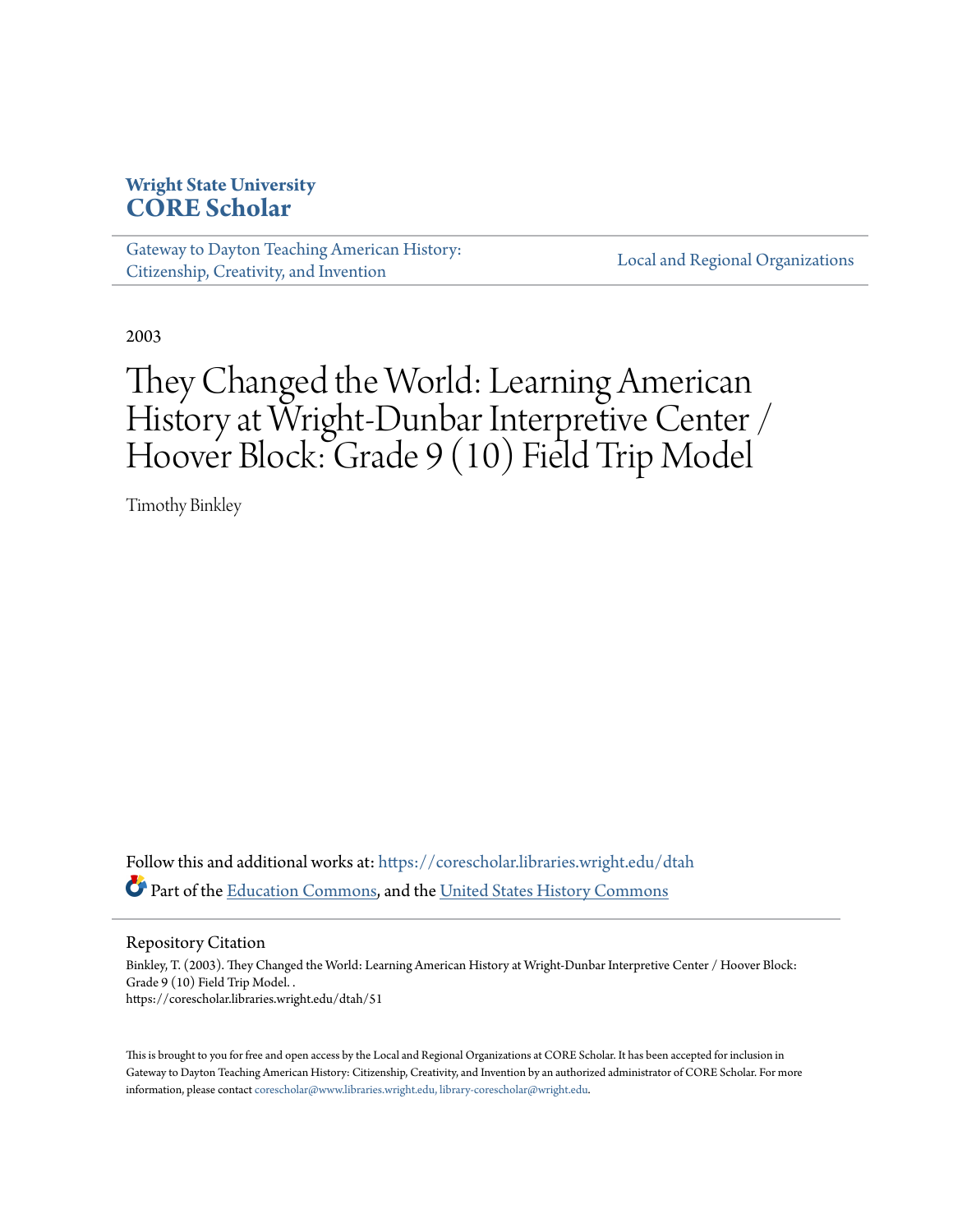### LEARNING AMERICAN HISTORY AT WRIGHT-DUNBAR INTERPRETIVE CENTER / HOOVER BLOCK: *GRADE 9(10) FIELD TRIP MODEL*  By- Timothy Binkley

| Lesson Title:    | "They Changed the World"                                                                                                                                                                                                                                                                                                                                                                                            |  |  |
|------------------|---------------------------------------------------------------------------------------------------------------------------------------------------------------------------------------------------------------------------------------------------------------------------------------------------------------------------------------------------------------------------------------------------------------------|--|--|
| Lesson Location: | Wright-Dunbar Interpretive Center, "Turn of the Century" exhibit                                                                                                                                                                                                                                                                                                                                                    |  |  |
| Time Allotment:  | Main activity and extensions: 90-120 minutes<br>Pre- and Post-Field Trip activities: allow time as needed for completion                                                                                                                                                                                                                                                                                            |  |  |
| Overview:        | The period 1875-1925 was a time of vast scientific, technical and social change in<br>America. This was also a period of changing popular tastes in literature and the arts<br>due to the emergence of the middle class and modern consumerism.                                                                                                                                                                     |  |  |
|                  | Dayton's own Wright Brothers and Paul Laurence Dunbar were among those<br>instrumental in changing our society at the turn of the Twentieth Century. At the<br>Dayton Aviation Heritage National Historical Park's Wright-Dunbar Interpretive<br>Center, these men's lives and careers are explored. In the exhibit, "Turn of the<br>Century", their achievements are noted in the context of their changing times. |  |  |
|                  | It can be argued that the Wrights' careers in inventing and Dunbar's career in writing<br>are linked to the rise of standard of living and the emergence of the middle class in<br>the United States. They were very much a product of their age. Yet, they also<br>helped to produce a new age of change.                                                                                                          |  |  |
| $Standard(s)$ :  | History Benchmark B: "Explain the social, political and economic effects of indus-<br>trialization." (p.29)                                                                                                                                                                                                                                                                                                         |  |  |
|                  | <i>Indicator(s) Addressed:</i> Grade-Level indicator for Grade Ten, <i>Industrialization</i> :<br>1. Explain the effects of industrialization in the United States in the 19th century<br>including:<br>e. The emergence of a middle class and its impact on leisure, art, music,<br>literature and other aspects of culture. (p. 52)                                                                               |  |  |
|                  | 2. Analyze the impact of industrialization and the modern corporation in the United<br>States on economic and political practices with emphasis on:<br>c. Standard of living.                                                                                                                                                                                                                                       |  |  |
| Media Resources: | National Park Service "Turn of the Century" exhibit, first floor of the<br>Wright-Dunbar Interpretive Center, DAHNHP.                                                                                                                                                                                                                                                                                               |  |  |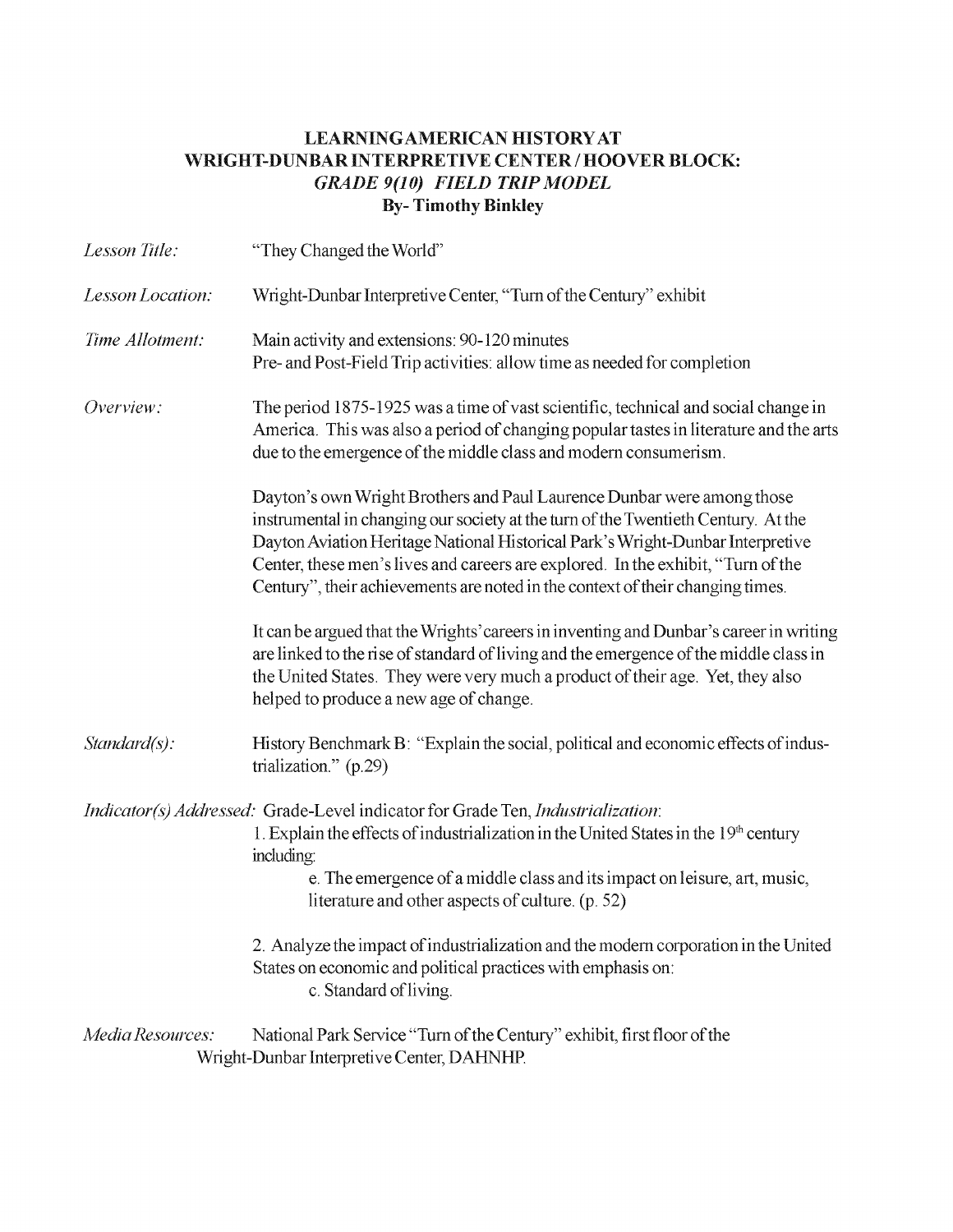#### *Preparations for Teachers:*

Our field trip destination is in the neighborhood now known as the Wright-Dunbar Village. The National Park Service's Wright-Dunbar Interpretive Center, located at the comer of West Third and Williams Streets, includes a reception area, bookstore, theater, and exhibit gallery. The center's exhibits focus on the Wright brothers' printing and bicycle businesses, their family history, and their association with poet, Paul Laurence Dunbar. Adjacent to the Interpretive Center is the Wright Cycle Company building which housed the Wright Brothers printing and bicycle businesses from 1895-1897.

F or additional information on the Wright -DunbarInterpreti ve Center, see *http://*  www.nps.gov/daav/cul\_wrightcyclecompany\_way.htm and related web pages.

See also pages 31-38 in Mary Ann Johnson's book: *A Field Guide to Flight on the Aviation Trail in Dayton, Ohio* (Dayton: Landfall Press, 1986). Multiple copies ofthis book are available at the Dayton Metro Library system (Catalogue no. T77173 J68F). ISBN 0-913428-58-2.

For your own information, you may wish to review details of the lives and careers of Paul Laurence Dunbar and the Wright Brothers.

- For Dunbar data, see http://www.coax.net/people/LWF/dunbar.htm And http://www.boondocksnet.com/editions/anp/anp001\_e.html
- For Wright data, see http://www.hfmgv.org/exhibits/wright/ and *http://www.time.com/*  $time/time100/scientist/profile/weight.html$

Note: For connections between American literature and cultural history, you may wish to view (or print) the "BriefTimeline ofAmerican Literature and Events" by decade at *http://*  guweb2.gonzaga.edu/faculty/campbell/enl311/1880.htm .

For additional information about Paul Laurence Dunbar and his work, see http:// guweb2.gonzaga.edu/faculty/campbell/engl462/dunbarhtm. This website features significant links to University of Dayton and Wright State University Dunbar data.

Itis worth noting that the Dayton Aviation Heritage National Historical Park has produced the following teaching guides I lesson plans: "From Wheel to Wing: A Guide to Teaching the invention ofFlight" and "The Wright Story: A Teaching with Historic Places Lesson Plan on the Wright Cycle Company Building." These two excellent resources are available for your use. Call 937-225-7705 to ask for copies.

REMEMBER TO MAKE YOUR RESERVATIONS WELL IN ADVANCE. Please call the Dayton Aviation Heritage National Historical Park (937 -225-7705) to schedule your visit.

Before taking this field trip, in the classroom: Tell students that they will be expected to take notes during the field trip. Therefore, they will need to take paper or writing pads and a pen or pencil with them.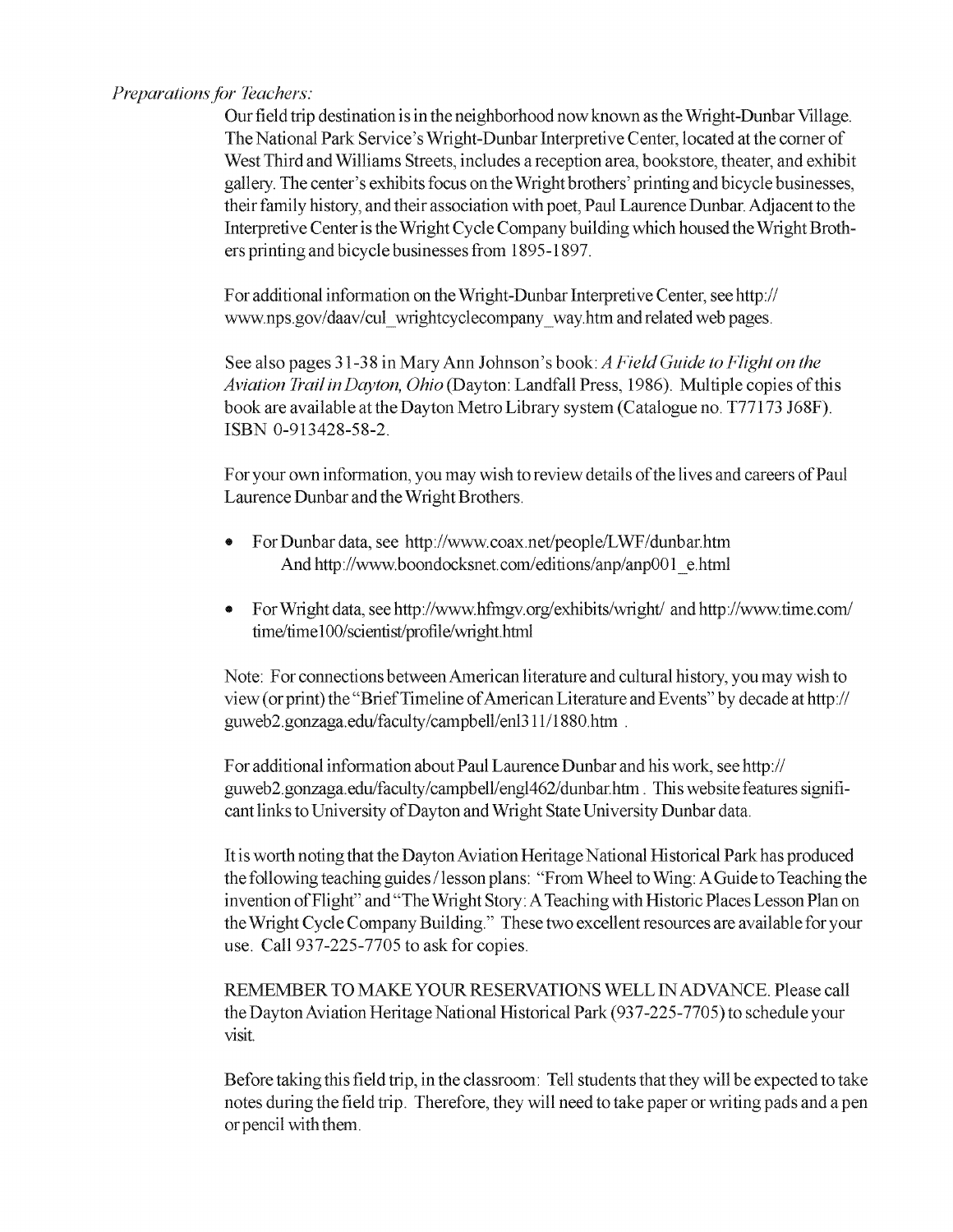#### *Activity Description:*

#### PRE-FIELD TRIP INTRODUCTORYACTIVITIES

A Read a Book!

The following books are recommended student reading before the field trip:

*How We Invented the Airplane: An Illustrated History, by Orville Wright, Edited by* Fred C. Kelly. (New York: Dover Publications, 1988) [ISBN 0-486-25662-6] [Note: The text of this book is available free online as a pdf file from the FAA

*PaulLaurence Dunbar: Portrait ofa Poet,* by Catherine Reef. (Berkeley Heights, NJ: Enslow Publishers, Inc., 2000). [ISBN 0-7660-1350-2]

B. Internet Introduction with Discussion Questions and Math Problems (30 minutes)

[Today / Tomorrow] we will be visiting the Dayton Aviation Heritage National Historical Park. Before we actually go there, let's get to know the park a little bit by viewing their web site.

PROJECT OR HAVE STUDENTS LOG INTO: http://www.nps.gov/daav/home.htm. Note "Dayton Aviation Heritage" and "Cultural Significance" paragraphs.

Scroll down to the bottom of the page. Have students note the date that this park was established (October 16, 1992). Ask: How long ago was that? Ask: Does it surprise you to know that new National Parks are being created today?

View http://www.nps.gov/daav/park\_partners.htm . Note how our local National Park is a partnership. Several organizations work with the National Park Service to preserve and present the history of aviation in the Miami River Valley. Have students note the names of the four partner groups.

Ask: Where are Dayton's National Park sites? Let's take a look at the map: http://www.nps.gov/daav/pla\_mapsdirections.htm#. Click on the map to enlarge it. If possible, have students locate their school or neighborhood on this map.

State: Many more visitors came to the Dayton Aviation Heritage National Historical Parkin 2003. One reason for this increase is that the Huffman Prairie Interpretive Center opened in December of2002 and the Wright-Dunbar Interpretive Center opened in June on 2003.

Ask: Can anyone think of other reasons why many more people visited the Dayton Aviation Heritage National Historical Park in 2003 than in 2002? *JAnswer: to celebrate 100 years of powered flight]* 

Ask: How did you participate in the celebration of flight? What do you want to remember so that you can tell your children about it some day?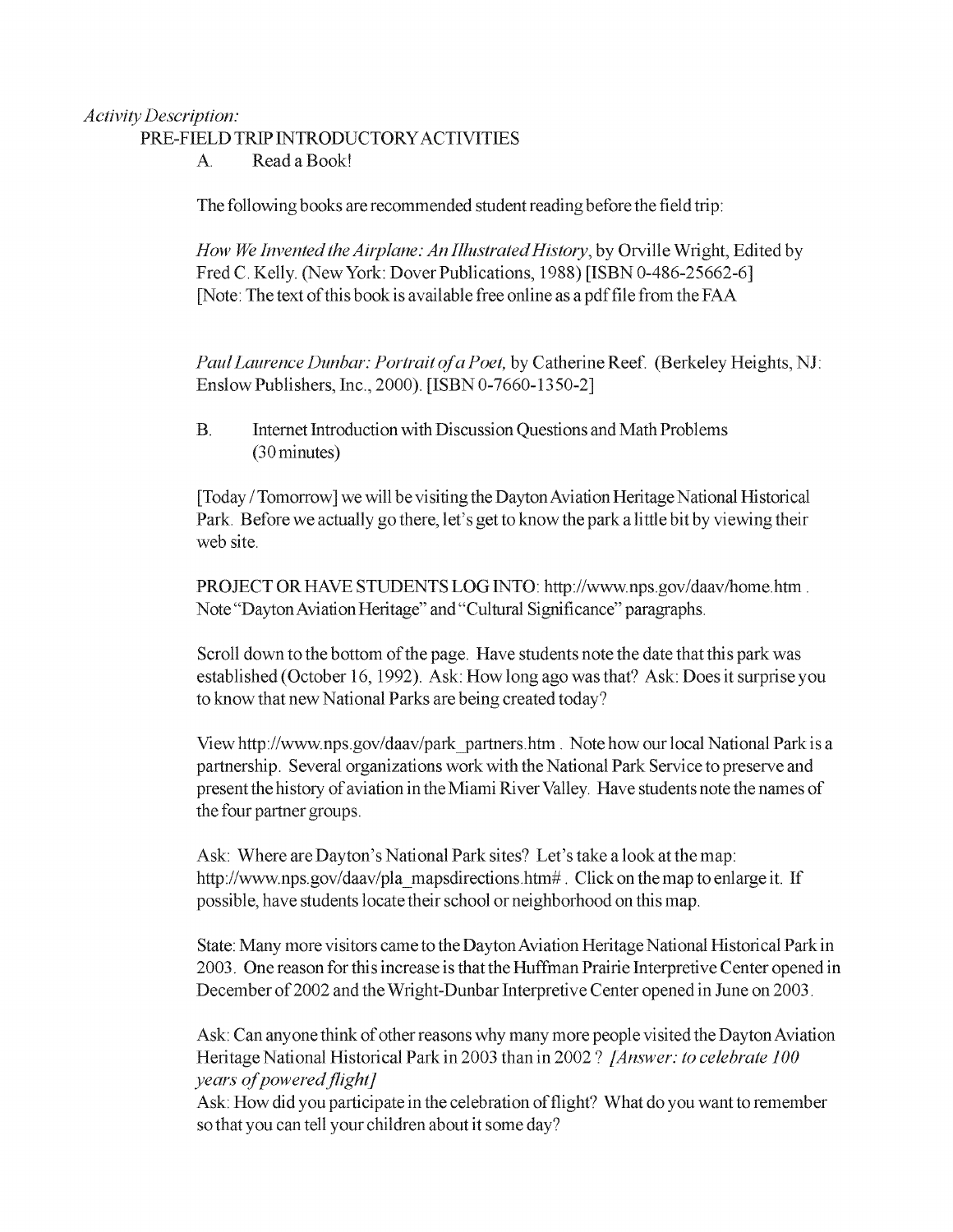State: The Wright Brothers flew their first airplane near Kitty Hawk, North Carolina, on December 17, 1903. Ask: Why do you think so many people came to Dayton to celebrate the 100<sup>th</sup> anniversary of powered flight? Among the answers given by students, hopefully the following facts will be mentioned:

- 1) the Wright Brothers were from Dayton, and
- 2) that they returned to Dayton to continue their research, refine their aircraft, secure patents and teach others to fly.

Ofthe four National Park sites in the Dayton area, the one we are going to visit is the Wright-Dunbar Interpretive Center. It is located in the area of West Dayton where Paul Laurence Dunbar and the Wright Brothers lived. Let's view their web page now. http:// www.nps.gov/daav/cul\_wrightcyclecompany\_way.htm

Click to activate the pdffiles shown below the main text: http://www.nps.gov/daav/media/pdf/way\_WDIC\_westSide.pdf http://www.nps.gov/daav/media/pdf/way\_WDIC\_WheelsToWings.pdf

View also: http://www.nps.gov/daav/pla\_fac\_wrightcycleco.htm .

#### FIELD TRIP

Upon arrival, introduce the National Park Service staff member who will be assisting. Share a brief word of welcome and state these guidelines for visiting.

We ask you to:

- Stay with your group at all times;
- Listen carefully to the guide and teacher;
- Ask questions as you go;
- Respect other visitors who are here to enjoy the park;
- Respect the property by not littering and by not touching artifacts unless invited to do so.

In the entryway Gust beyond the bookstore and restrooms), pause to read and process the large introductory signs:

- "Dayton's West Side"
- "Dayton Aviation Heritage National Historical Park"
- "The Wright Brothers"
- "The Wright Company"
- "Local Aviation Industry"
- "Aviation Trial, Inc."

Guide the class into the theater to watch the introductory film. (20 minutes)

Exit the theater and enter the "Turn of the Century" Exhibit.

Students-look carefully at the exhibits in this room. Your assignment is to find nine (9) different objects dating from 1875-1925 that are shown or mentioned in the exhibits. Take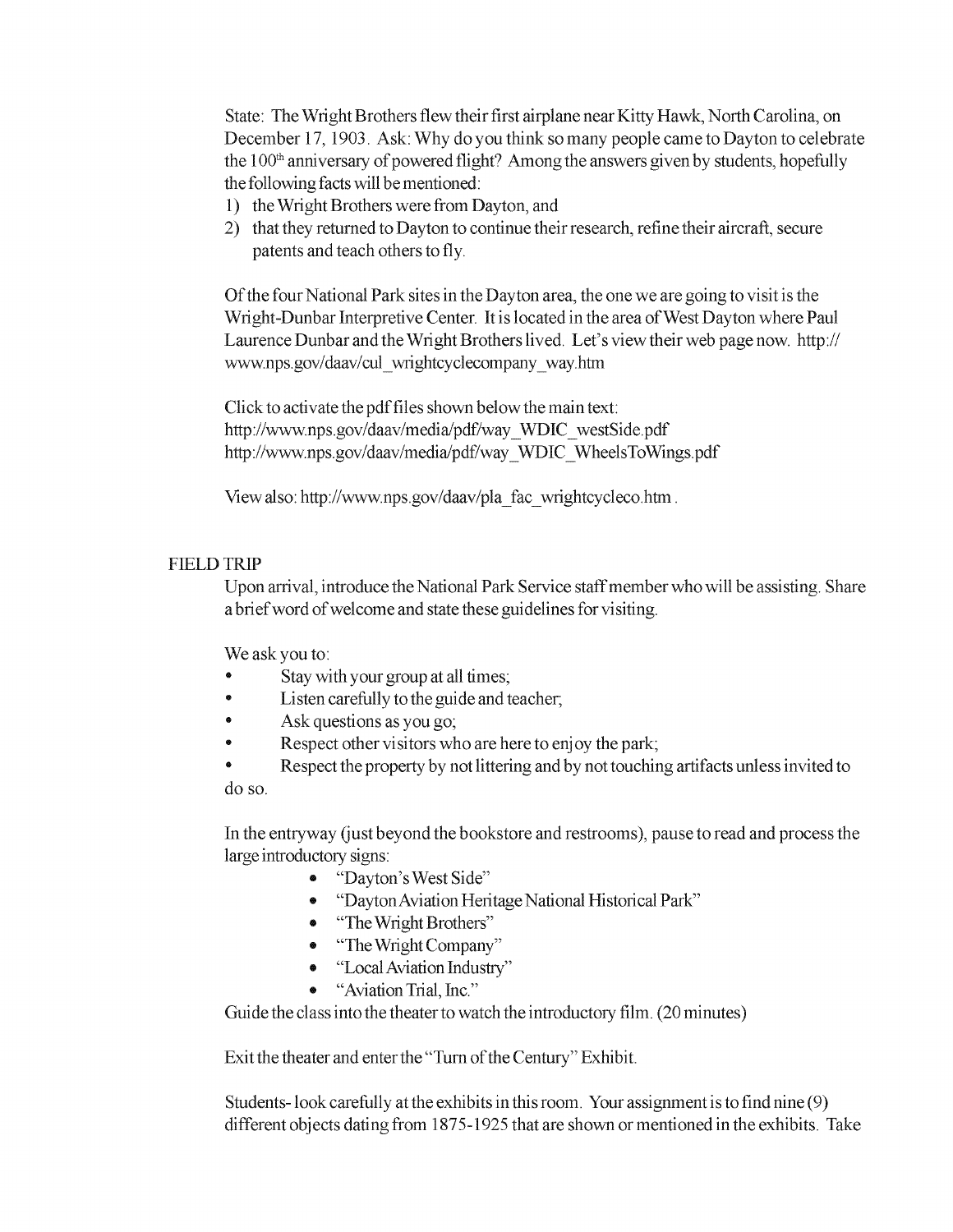notes on what they are, who invented them and when they were invented. Then, using graph paper, chart the invention dates and information on a time line ofyour own construction.

Do you see possible similarities between inventions? Did some lead to others? If so, note what led to what on your chart by circling related items and connecting them with double lines.

Make a parallel timeline tier on your graph paper and record information about nine (9) literary figures and their published works. Note similarities and differences in literary styles ofthe listed authors. Can you guess who may have influenced whom?

Teachers: "FYT"- here is data from the "Turn of the Century" exhibit. This information is the basis for the above activity.

1) Inventions from the period 1875-1925: 1876 Telephone Alexander Graham Bell 1876 Combustion Engine Nikolaus A. Otto 1879 (Incandescent) Light Bulb Thomas Edison 1885 Automobile Karl Benz 1885 Motorcycle Gottlieb Daimler 1886 Linotype Composing Machine Ohman Mergenthaler 1888 Pneumatic ("air-f1lled") Tire John Boyd Dunlop 1895 Glider (wind-powered aircraft) Otto Lilienthal 1896 Aerodrome (powered unmanned aircraft) Samuel Pierpont Langley 1899 Zeppelin (rigid lighter -than-air flying machine) Ferdinand Graf von Zeppelin 1902 Air Conditioner Willis H. Carrier 1903 Airplane (powered, manned, heavier-than-air craft) Wilbur & Orville Wright 1911 Automobile Self-starter Charles F. Kettering

2) Authors of note published between 1875 and 1925:

| 1884 | Mark Twain                           | The Adventures of Huckleberry Finn                     |
|------|--------------------------------------|--------------------------------------------------------|
| 1887 | <b>Charles Chestnutt</b>             | The Gopher and the Grapevine                           |
| 1890 | Eugene Field                         | A Little Book of Western Verse                         |
| 1892 | Paul Laurence Dunbar                 | Oak and Ivy                                            |
| 1895 | <b>Stephen Crane</b>                 | The Red Badge of Courage                               |
| 1895 | Ida Wells                            | A Red Record                                           |
| 1900 |                                      | James Weldon Johnson Hymn: "Lift Ev'ry Voice and Sing" |
| 1900 | Frank Baum                           | The Wizard of $Oz$                                     |
| 1901 | Booker T. Washington Up From Slavery |                                                        |
| 1903 | Jack London                          | Call of the Wild                                       |
| 1906 | <b>Upton Sinclair</b>                | The Jungle                                             |
| 1910 | W.E.B. DuBois                        | The Crisis                                             |
| 1916 | Carl Sandburg                        | Chicago Poems                                          |
| 1921 | <b>Edith Wharton</b>                 | The Age of Innocence                                   |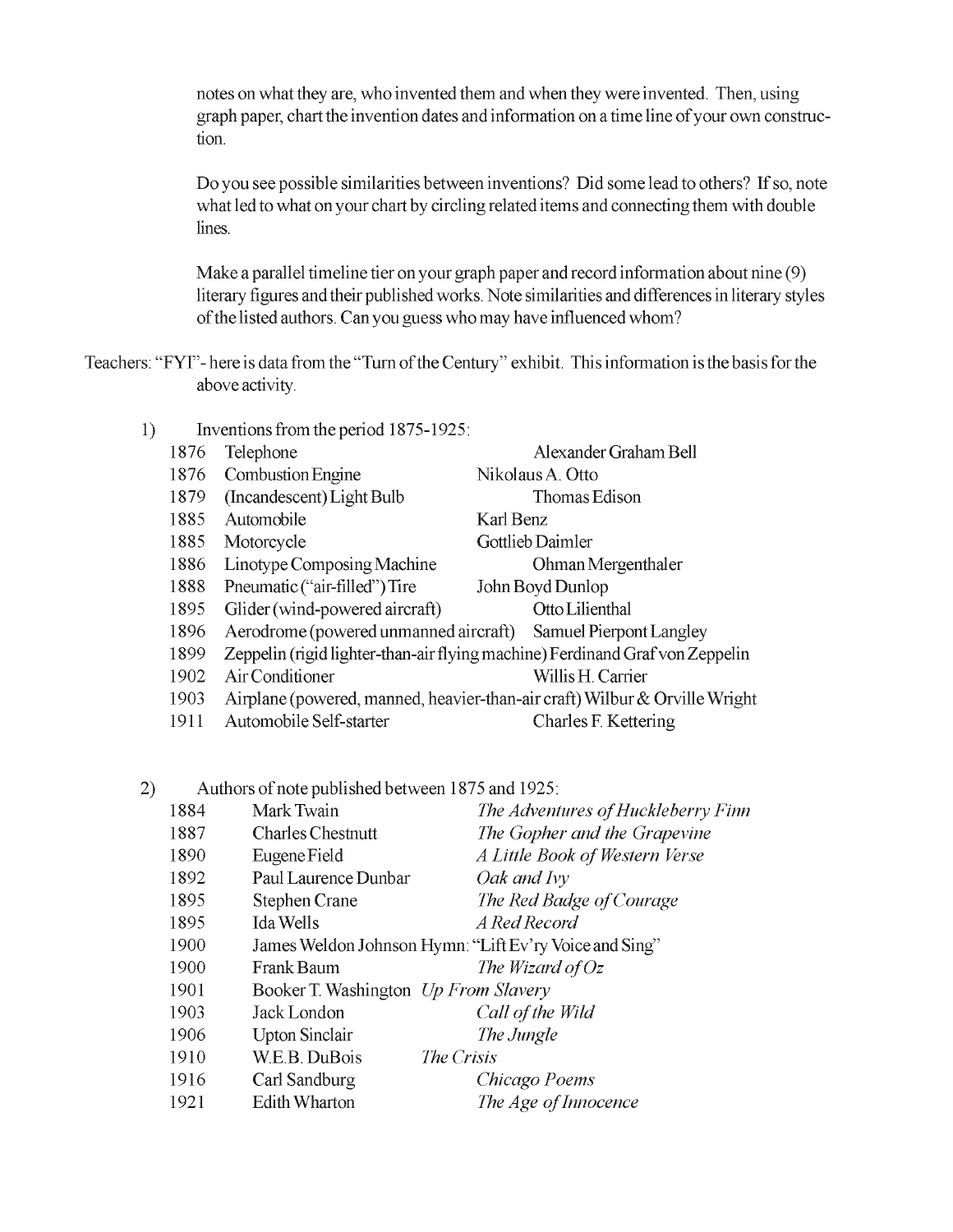*Assessments with Rubrics:* 

To assess the effectiveness ofthis activity, collect the double time lines at the end ofthe day and grade them according to the following criteria:

#### *DOUBLE TIME LINE LIIARTING PROJECT RUBRIC* - *GRADE 9*

|   | <b>DATA</b>        | <b>CHRONOLOGY</b>   | <b>MECHANICS</b> | <b>EFFORT</b> |
|---|--------------------|---------------------|------------------|---------------|
| 4 | All data correct.  | All items in order  | Very legible     | Much effort   |
| 3 | Most data correct  | Most items in order | Mostly legible   | Some effort   |
| 2 | Some data correct  | Some items in order | Rather illegible | Little effort |
|   | All data incorrect | No items in order   | Very illegible   | No effort     |

*Extensions:* 1) In small groups, have the students share their charts and data. Ask them to decide which of these inventions they wouldn't mind living without, and which they would find most necessary.

> 2) Discuss: What role did advancements in science, technology and literature play in creating the American middle class, and what role did the American middle class play in creating them?

3) Ask: "In addition to changes in technology and literature, what else was changing in the United States ofAmerica during the period 1875-1925?" Discuss as many political, social, and economic changes as time permits, including changes in music and the arts.

*ment of the West, Plessy v. Fetguson, the Progressive Movement, American Colonial [Some possibilities: US. Centennial, The End*  ~f*Reconstruction, Indian Wars ism / Spanish-American War, Panama Canal, Robber Barons / Monopolies, Labor Unions*  / *Strikes, Changes in Immigration Patterns, Urbanization, Establishment*  ~f */5'ettleNational Parks, World War I, Articles 16 (Income Tax, 1913), 17 (Direct Election of Senators, 1913), 18 (National Prohibition, 1919) and 19 (Woman Suffrage, 1920) of the Constitution, etc; and in the arts: Ragtime, Jazz, John Philip Sousa, Musical Theater* / *Vaudeville, impressionism, Post-Impressionism, etc.}* 

*Note: The website http://www.infoplease.com/ipa/A0903595.html presents a very nice timeline of U.S. History.*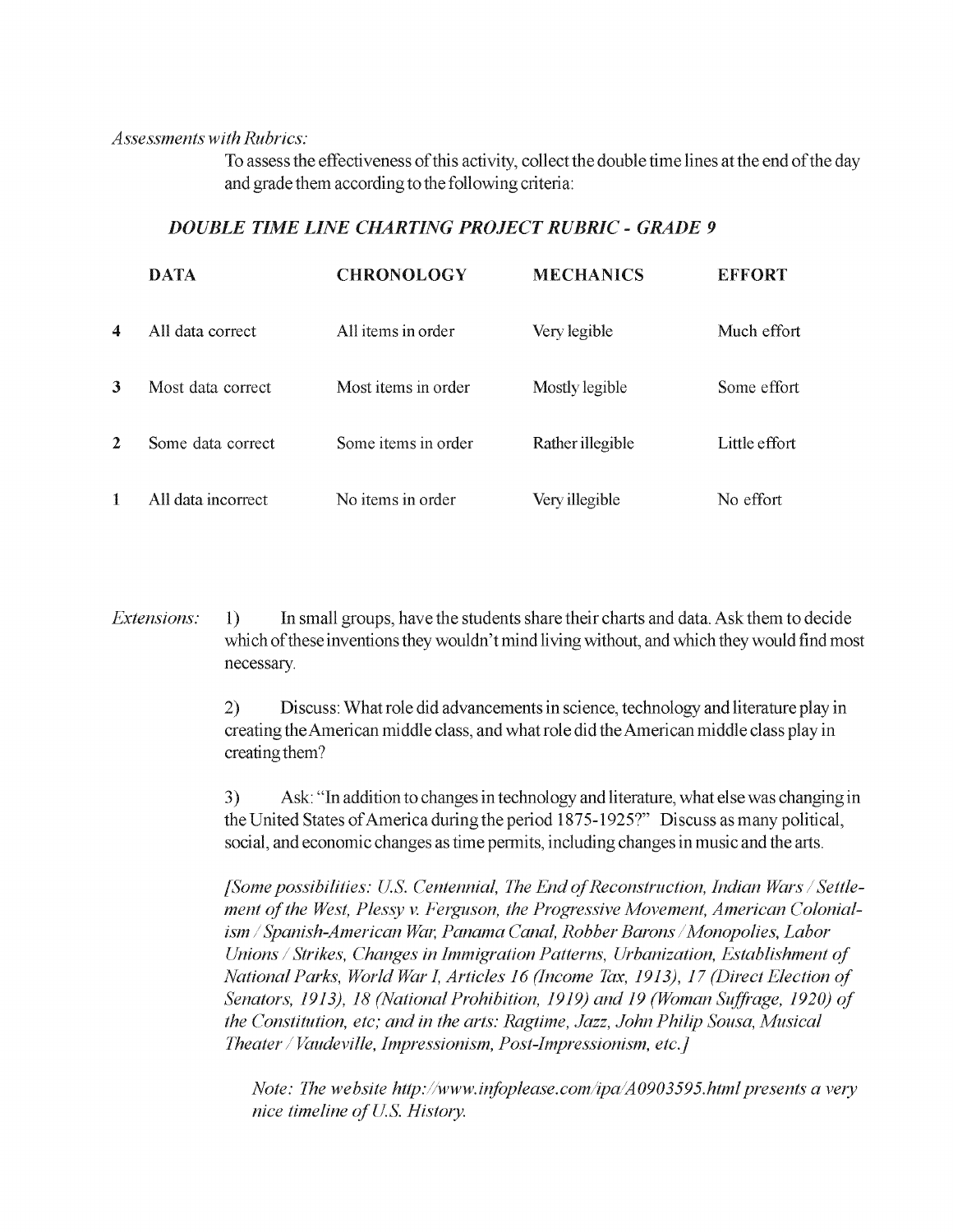*For an excellent website featuring an easily understood timeline connecting art history with other cultural developments, visit htlp://www.sanford-rtedventures.com/study/study.html.* 

*Helpful music history timelines include: htlp://www.infoplease.com/spot/ musictime2.html and http://www.classicalworks.com/his.pages/timeline.html.* 

4) Continue touring! (Approx. 45 minutes, iftime allows)

While half of the class visits the rest of the Wright-Dunbar Interpretation Center, take the remaining students out to see

A) the Wright Cycle Company building (adjacent) and

B) the empty lot across the street (1127 West Third) where the Wright Brothers' final cycle shop stood until 1936. This building, which the Wright Brothers rented from 1897 to 1916, is now preserved in Greenfield Village, a living history museum that Henry Ford founded in Dearborn, Michigan. The students may remember visiting a reproduction ofthis bicycle shop at Carillon Historical Park.

5) "The Wright Brothers: 59 Seconds over Kitty Hawk and over 59 years in Dayton!" by-Julieanne Phillips, Ph.D.

Both Ohio and North Carolina lay claim to the Wright Brothers historic first flight on December 17, 1903. The Wright Brothers lived in Ohio most of their lives, but flew their first flight in North Carolina.

Both states have memorialized the Wright Brothers on their license plates

"First in Flight" North Carolina http://www.pl8s.com/n/ncar.htm

"Birthplace of Aviation" Ohio http://www.oplates.com/bicentennial.asp

... And on their state quarters.

North Carolina Quarter http://www.usmint.gov/mint\_programs/50sq\_program/states/ index.cfm?state=nc&CFID=10961146&CFTOKEN=94050565

Ohio Quarter http://www.usmint.gov/mint\_programs/50sq\_program/states/ index. cfm? state=oh&CFID= 10961 146&CFTOKEN=94050565

There has also been much discussion among the state's politicians' on who has the rightto claim the Wright Brothers as their "own."

http://www.enquirer.com/editions/2003/06/13/loc\_oh-flightfight13.html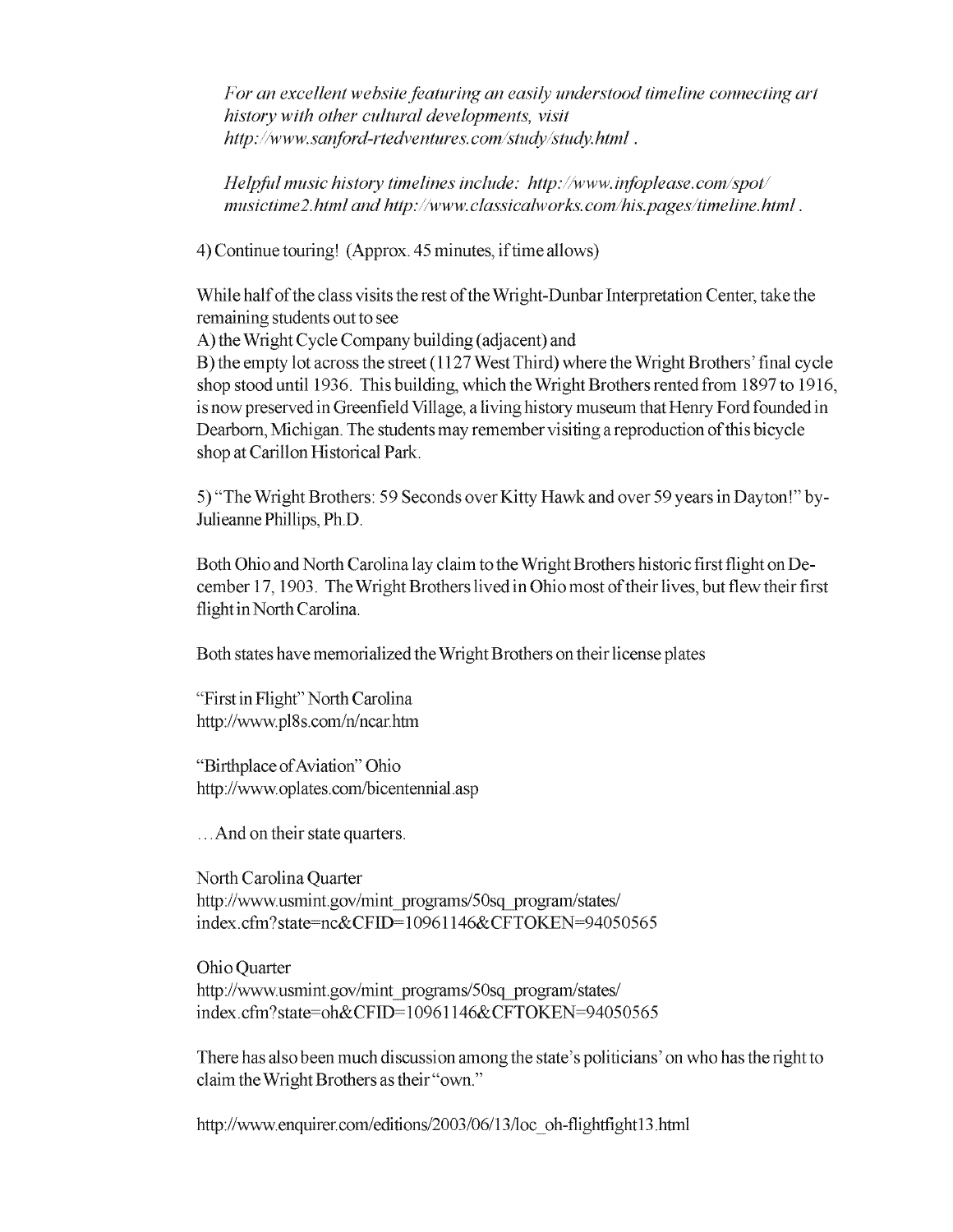Citing the above sources, hold a class discussion on which state should lay claim to the Wright Brothers. Why? Or should they be "shared" between the states? Why? Why do students think that multiple states claim a distinguished figure or accomplishment? Cite other examples of famous people and their accomplishments and who "claims" them. Can students think of other historic figures that have multi-state connections?

For example, Abraham Lincoln was born in Hardin County, Kentucky on February 12, 1809 http://www.nps.gov/abli/ but moved to Illinois when he was 21 and lived most ofhis life there until he was elected president in 1860 http://www.nps.gov/liho/Both are National Historic Sites.

Edison National Historic Park, honoring Thomas Edison, is located in West Orange, New Jersey the home ofEdison's laboratory http://www.nps.gov/edis/But, Ohio, Michigan and Florida also claim Edison. Ohio is Edison's birthplace (Milan, OH) *http://*  www.tomedison.org/. He spent much of his childhood in Michigan www.michmarkers.com/startup.asp?startpage=L0239.htm. Florida houses Edison's winter estate in Fort Meyers http://www.edison-ford-estate.com/

VOCABULARY The New Dictionary of Cultural Literacy, Third Edition. 2002.

# **standard of living**

A term describing the amount of goods and services that an average family or individual views as necessary.

# FOLLOW-LTP ACTIVITIES

#### *Cross-discipline Activities:*

ART / SCIENCE: Review the inventions on display. Imagine and design (on paper) a new invention that combines features of several of the items shown here. Present this to the class and explain: 1) what it is; 2) what is does; 3) why it should be invented; and 4) what it will be called.

ART/HISTORY: Using department store advertising catalogues, cut out at least 24 images of standard items that are readily available to middle class families today. Research these items to find out when they were invented. Make two collages out of them: one featuring items that were invented before 1875, and the other featuring items invented since 1875.

ENGLISH COMPOSITION: Imagine you are an inventor trying to patent an invention (one on display or one ofyour own making). Write a letter to the patent office explaining your invention. Be sure to mention what it is called, what it does, what it is made of, how large it is and why it might be important.